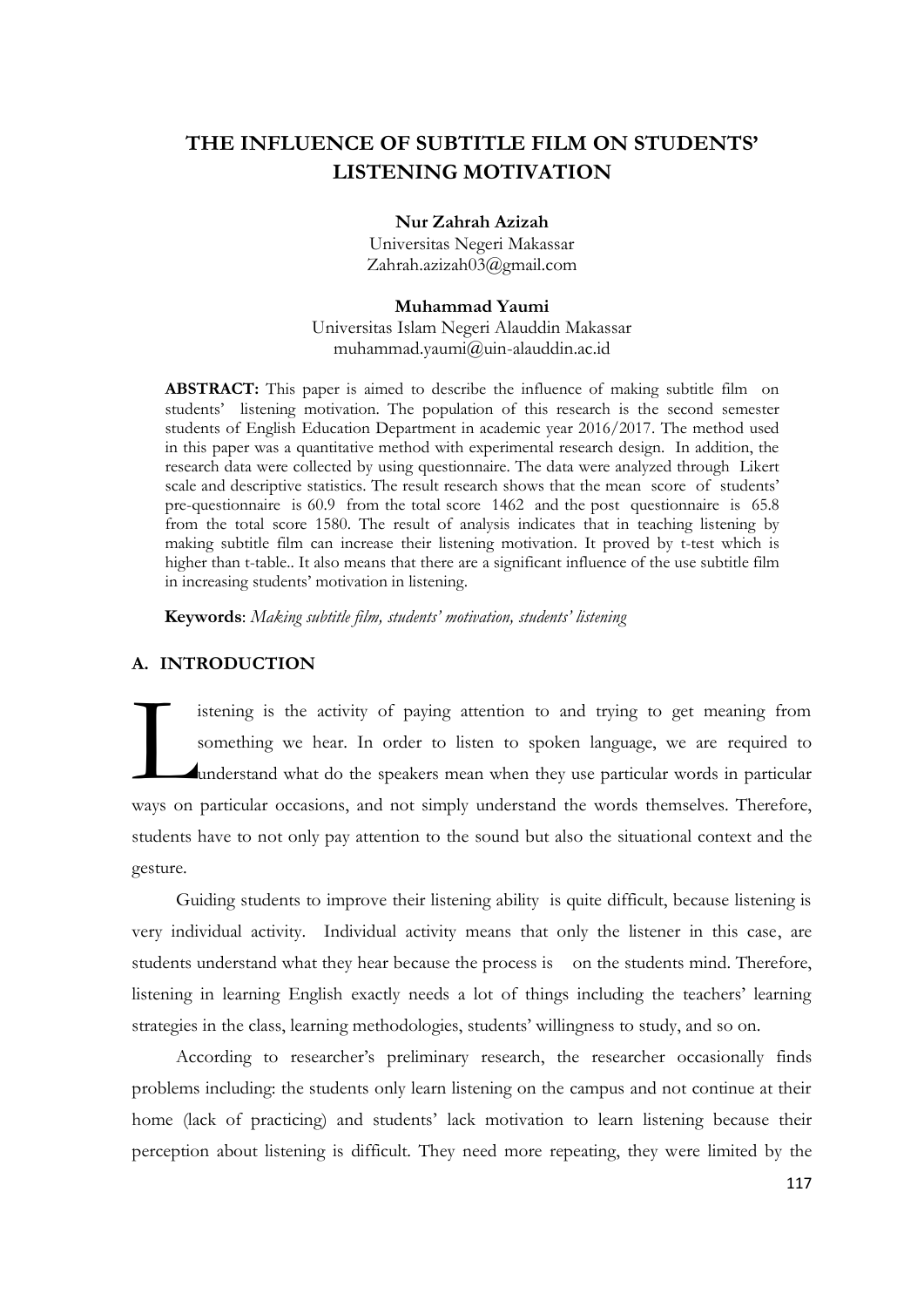### **Volume 4, Number 01, June 2018**

time, it is because of the time provided by the school was really short. That is why we need to offer an activity to the student and led them practice not only at school but also at home as well as other places. If it is not overcome soon, the researchers worry it is difficult for student to improve their motivation and their listening comprehension significantly.

Therefore, the researcher tried to give an alternative strategy of teaching listening through making Film Subtitle. Subtitle Film is the printed translation over a film either in a foreign or the same languages to explain the actors' statement. By making subtitle film, students' concentration in following words can be enhanced and also can develop students' word recognition skill because listening to the original dialogues.

Based on the reasons above, the researcher wants to conduct an experimental research in teaching listening by making subtitle film in order to motivate the students of Academic Year 2016/2017 in English Education Department.

### **B. LITERATURE REVIEW**

### **1. Previous Related findings**

Many research about Listening that researcher found that related to this research but not similar with this research. For examples, Ramadhika (2014) found that the use of animation videos in English teaching and learning process can improve the students' listening skills and the teacher's performance. There was an increasing mean score of the students from 7.2 in the pre-test to 8.2 in the post-test. There were some good improvements in some aspects such as their familiarity in listening to English words and their vocabulary.

Nurpahmi (2015) found that the students ability in listening can be improved by activating students' prior knowledge. The research conducted at English education study program of faculty of Tarbiyah and education of UIN Alauddin Makassar. This research applied cluster random sampling method. The research data were collected using listening test. It was given at pretest and posttest to know the students' achievement on listening. The difference of this research and Nurpahmi research, Nurpahmi look for the Listening skill improvement but the researcher look for the specific one that is students motivation.

Research conducted by Latifi<sub>.</sub> Mobalegh and Mohammad (2011) revealed that regarding immediate comprehension, both subtitles groups outperformed the NSG; however, on the IELTS test which measured the long term improvement of the learners the No subtitles group performed significantly better. Despite the immense support for using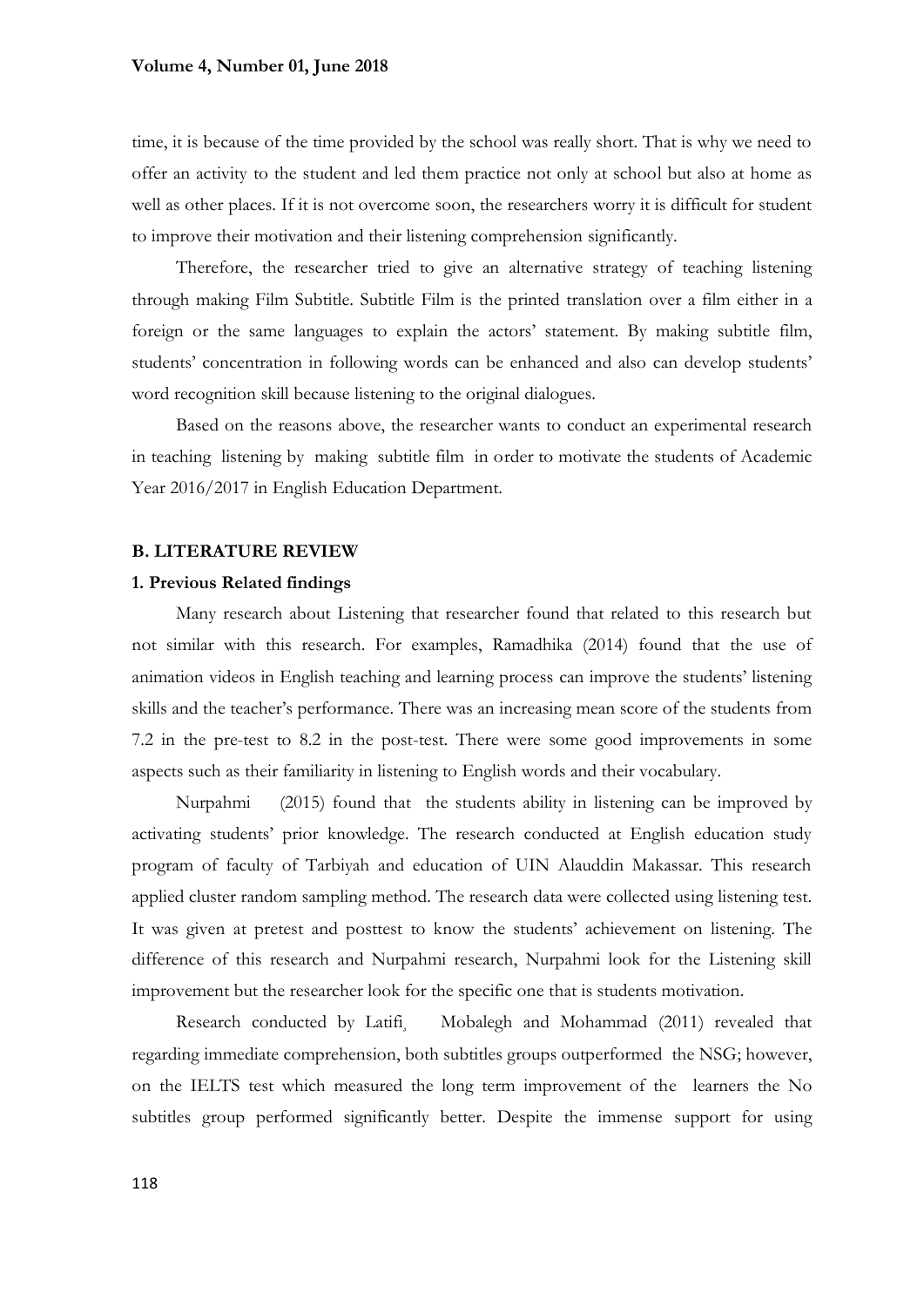captions and subtitles, some scathing criticisms have been leveled against their efficacy in improving actual listening comprehension ability.

Talavan (2005) found that making subtitling technique to the students can improve the four skill of the students. He concludes that this subtitling technique can be used as the basis of a project activity, where complete short films, a chapter from a TV sitcom, or a short documentary feature film can be subtitled once or twice a year, so that students feel that they are fulfilling a real and complete task; although this type of project take several sessions and outside class time, students feel the extra motivational factor of achieving a real outcome with total completion and achievement.

Ghorbani in his research entitled "Waching Cartoons with Subtitle Improves Children's Foreign Language Acquisition" found that his participant, Morteza, get improvement by watching cartoon with or without subtitle. The participant was an Iranian 12-year-old boy, Morteza, who watched more than 20 cartoon enhanced with English subtitles in two years. After mastering each cartoon, he took the direct listening, pronunciation, vocabulary and comprehension test orally. The testing sessions were followed by an oral interview regarding the usefulness of subtitles. The results indicated that his performance increamentally improved. Ghorbani research only used one person as the sample of his research while the researcher used one class as the sample. So we can say that Ghorbani and the researcher research is different.

Research on motivation we can find from Zululaefah Burhan (2017)found that students' motivation can be increased by variant technic of ice breaker. She state that there was significant difference on the students' motivation taught by using ice breaker. The students' mean score of the pre-test of the experiment class was 60. Then, in the post-test, the mean score of experiment class was 66.1. It could be said that ice breaker was effective in teaching English learning toward students' motivation for the first grade of junior high school students.

# **2. Motivation in Listening**

Douglas Brown (2007) delineates motivation is the anticipation of reward internally or externally administered, choices made about goals to gain and the effort exerted in their completion Deborah Sardo-Brown, dkk (2003) explain that the motivation is happened when a person is energized to satisfy some need or desire. The person will engaged in, or be attracted toward, activities that are perceive that having the potential to meet this need and desire (Deborah Sardo-Brown, dkk., 2003: 276).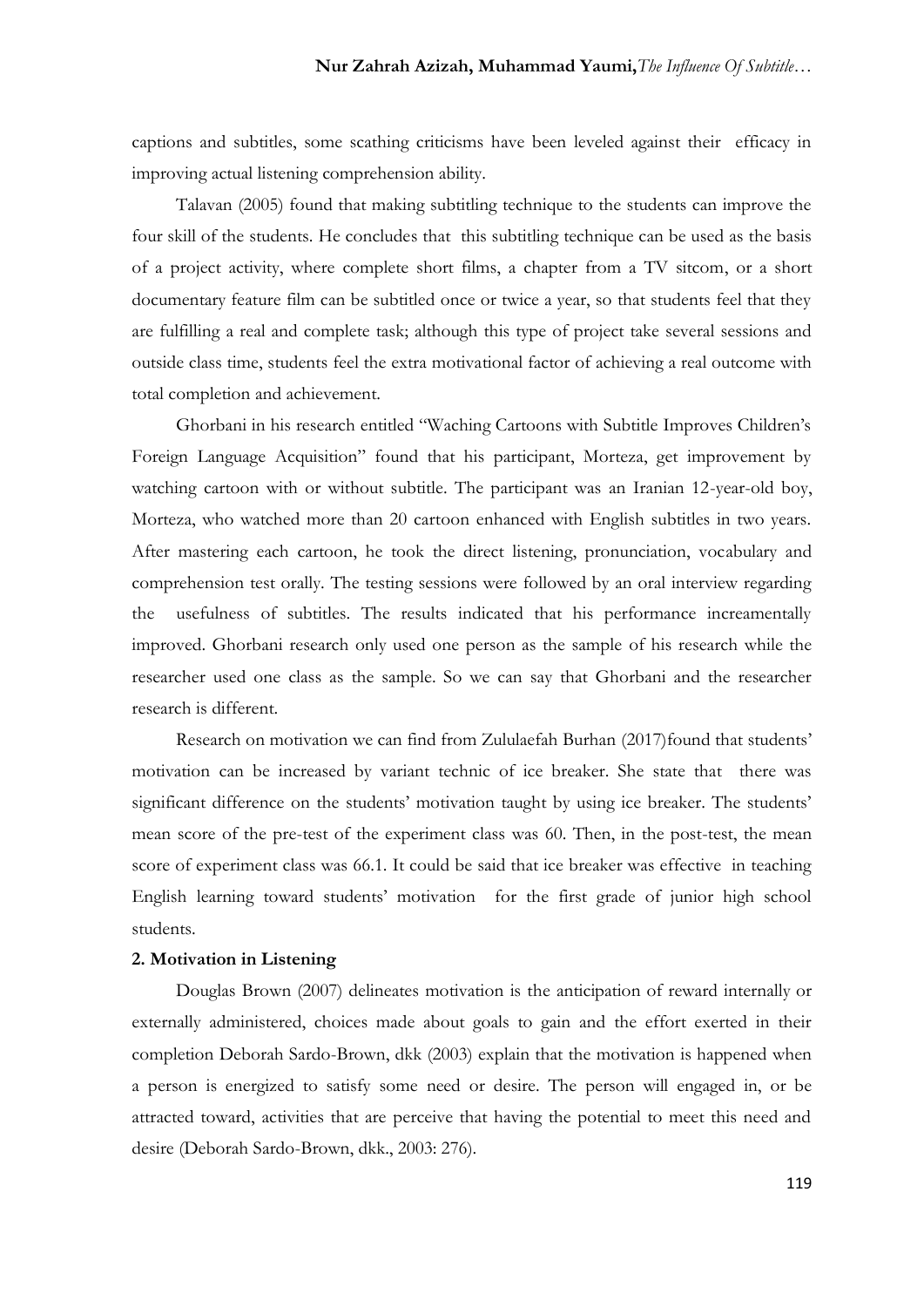### **Volume 4, Number 01, June 2018**

Harmer (1991) categorized motivation into intrinsic motivation and extrinsic motivation. Robert N. Singer (1975)a defines intrinsic motivation is the origin of a drive within a person, or it can be analyzed as something is done for its own sake (Robert N. Singer, 1975:403). Deborah Sardo-Brown (2003) stated that extrinsic motivation is operative when an individual is motivated by an outcome that is external or somehow related to the activity in which she or he engaged (Deborah Sardo-Brown, 2003: 279). In another words it can be concluded that intrinsic motivation comes a person internally and extrinsic motivation is the motives that are aroused from outside.

Motivation in listening is students' internal or external drive that encourages or empower them to participate in listening class. Internal drive of the students can be empowered by facilitating students with the interesting activity.

# **C. RESEACH METHOD**

The design of this research was pre-experimental design, exactly One Group Pretest posttest Design that involving one class as an experimental group. This group get a treatment by making subtitle film. Before giving treatment, this group would be given a pre-study questionnaire to find out their prior motivation. After given the treatment, this group would be given a post-study questionnaire to find out their motivation on listening class by making subtitle film.

To calculate the result of pre and post-questionnaire, researcher applied Likert scale. In this scale, each respondent was asked individually to respond a series of statements by indicating whether or not he or she is strongly agree (SA), agree (A), undecided (U), disagree (D), or strongly disagree (SD) about the statements given. Each response has its own value.

| NO             | <b>SERIES OF</b><br><b>STATEMENT</b> | <b>SCORE</b>                |                                                                                                                                                                 |  |
|----------------|--------------------------------------|-----------------------------|-----------------------------------------------------------------------------------------------------------------------------------------------------------------|--|
|                |                                      | <b>POSITIVE</b>             | <b>NEGATIVE</b>                                                                                                                                                 |  |
| 1              | <b>Strongly Agree</b>                | 5                           |                                                                                                                                                                 |  |
| 2              | Agree                                |                             | $\mathcal{D}_{\mathcal{A}}^{\mathcal{A}}(\mathcal{A})=\mathcal{D}_{\mathcal{A}}^{\mathcal{A}}(\mathcal{A})\mathcal{D}_{\mathcal{A}}^{\mathcal{A}}(\mathcal{A})$ |  |
| 3              | Undecided                            | 3                           | 3                                                                                                                                                               |  |
| $\overline{4}$ | Disagree                             | $\mathcal{D}_{\mathcal{L}}$ |                                                                                                                                                                 |  |
| 5              | <b>Strongly Disagree</b>             | 1                           | 5                                                                                                                                                               |  |

Table 1 . Questionnaire scale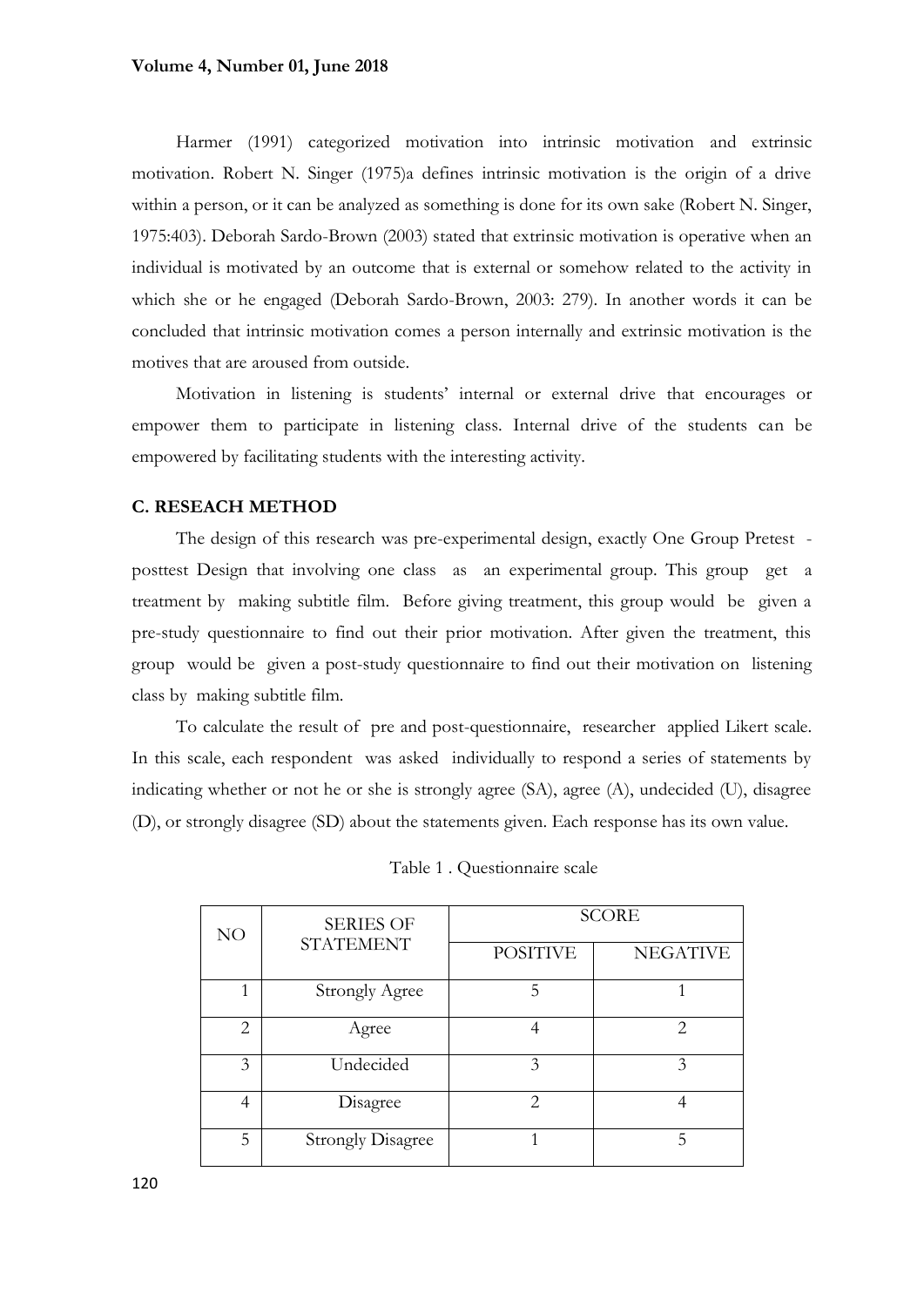The population of this research took from the students in Academic Year 2016/2017 of English Education Department in UIN Alauddin Makassar. The total numbers of the population were 107 students, consists of 3 classes. The technique sampling used in this research was purposive sampling. The researcher took a class as the sample to get representative data. The researcher took one class as the experimental class. The researcher took PBI 1.2 consist of 24 students as the sample.

Data of the research was analyzed by using descriptive and inferential statistics.

### **D. FINDINGS AND DISCUSSION**

Based on the data analysis of pre-questionnaire, it was found that the mean score of students' motivation was 60.9. It was categorized as motivated. It means that the students' motivation in learning listening skill of English Education students in academic year 2016/2017 using conventional methods or media used by the teachers was motivated. These data can be seen in the following table.

Table 2. Students' Level of Motivation before treatment

| No             | Category             | Range of Score | Frequency                                                     | Percentage |
|----------------|----------------------|----------------|---------------------------------------------------------------|------------|
| 1              | Strongly motivated   | $67 - 80$      | 3                                                             | 13 %       |
| $\overline{2}$ | Motivated            | $54 - 66$      | 18                                                            | 75%        |
| 3              | Fairly motivated     | $42 - 53$      | $\overline{2}$                                                | $8\%$      |
| $\overline{4}$ | Unmotivated          | $30 - 41$      | 1                                                             | 4%         |
| 5              | Strongly unmotivated | $16 - 29$      | $\mathcal{C}^{\bullet\bullet}_{\mathcal{C}^{\bullet\bullet}}$ | ÷.         |
|                | Total                |                | 24                                                            | 100%       |

The process of students learning by teacher before treatment was good, we can see from the data above that shows only one student (4%) that feel unmotivated and two students (8%) in fairly motivated when learning listening. Besides, the data shows that 18 students or 75% was motivated and 3 students or 13% in strongly motivated condition.

Based on the data analysis of Post questionnaire, I found that the mean score of students' motivation was 65.83. It was in motivated category. It means that the students' motivation in learning listening skill of English Education students in academic year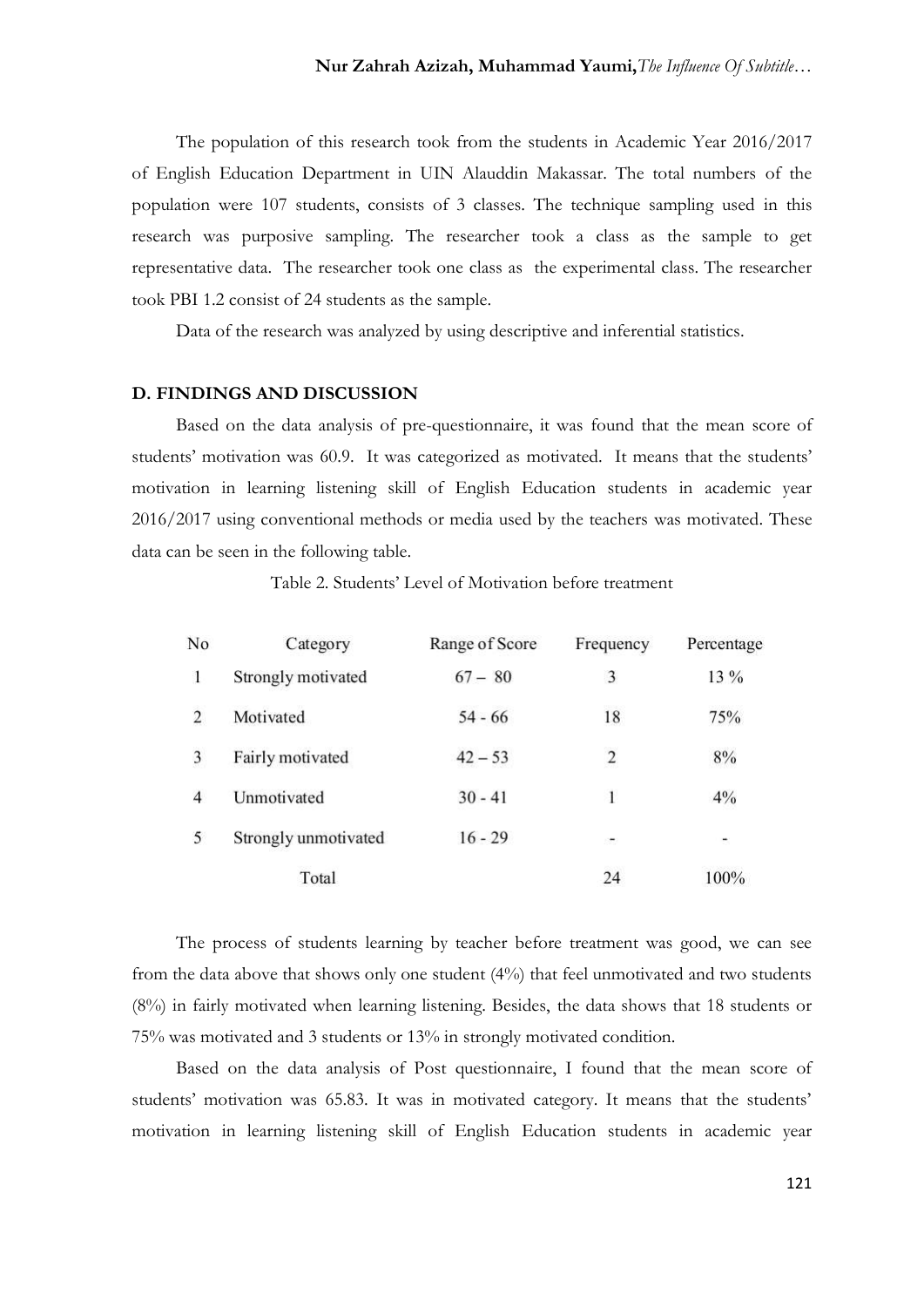### **Volume 4, Number 01, June 2018**

2016/2017 with making subtitle film strategy was motivated. These data can be seen in the following table.

| No             | Category             | Range of Score | Frequency                | Percentage               |
|----------------|----------------------|----------------|--------------------------|--------------------------|
| $\mathbf{1}$   | Strongly motivated   | $67 - 80$      | 11                       | 46%                      |
| $\overline{2}$ | Motivated            | $54 - 66$      | 13                       | 54%                      |
| 3              | Fairly motivated     | $42 - 53$      | ×                        | 當                        |
| $\overline{4}$ | Unmotivated          | $30 - 41$      | $\overline{\phantom{a}}$ | $\overline{\phantom{a}}$ |
| 5              | Strongly unmotivated | $16 - 29$      | $\overline{\sigma}$      | ÷.                       |
|                | Total                |                | 40                       | 100                      |

Table 3. Students' Level of Motivation after treatment

The data in the table above indicate that learning process by making subtitle film really good to improve students' motivation; we can see from the data that there is no student feel unmotivated, fairly motivated, or strongly unmotivated. They all were in motivated and strongly motivated condition. Eleven students or 46% whose scores were in the strongly motivated category, and thirteen students or 54% whose scores were in the motivated category.

After classifying the students' motivation, the next are the mean score and the standard deviation of the pre-test and the post-test that can be showed in the following table:

|              | Pre-questionare |           | Post-questionare |           |
|--------------|-----------------|-----------|------------------|-----------|
| Class        | Mean            | Standard  | Mean             | Standard  |
| Experimental | Score           | Deviation | Score            | Deviation |
|              | 60,9            | 7,6       | 65,8             | 5,05      |

Table 4. Means score of the questionnaire score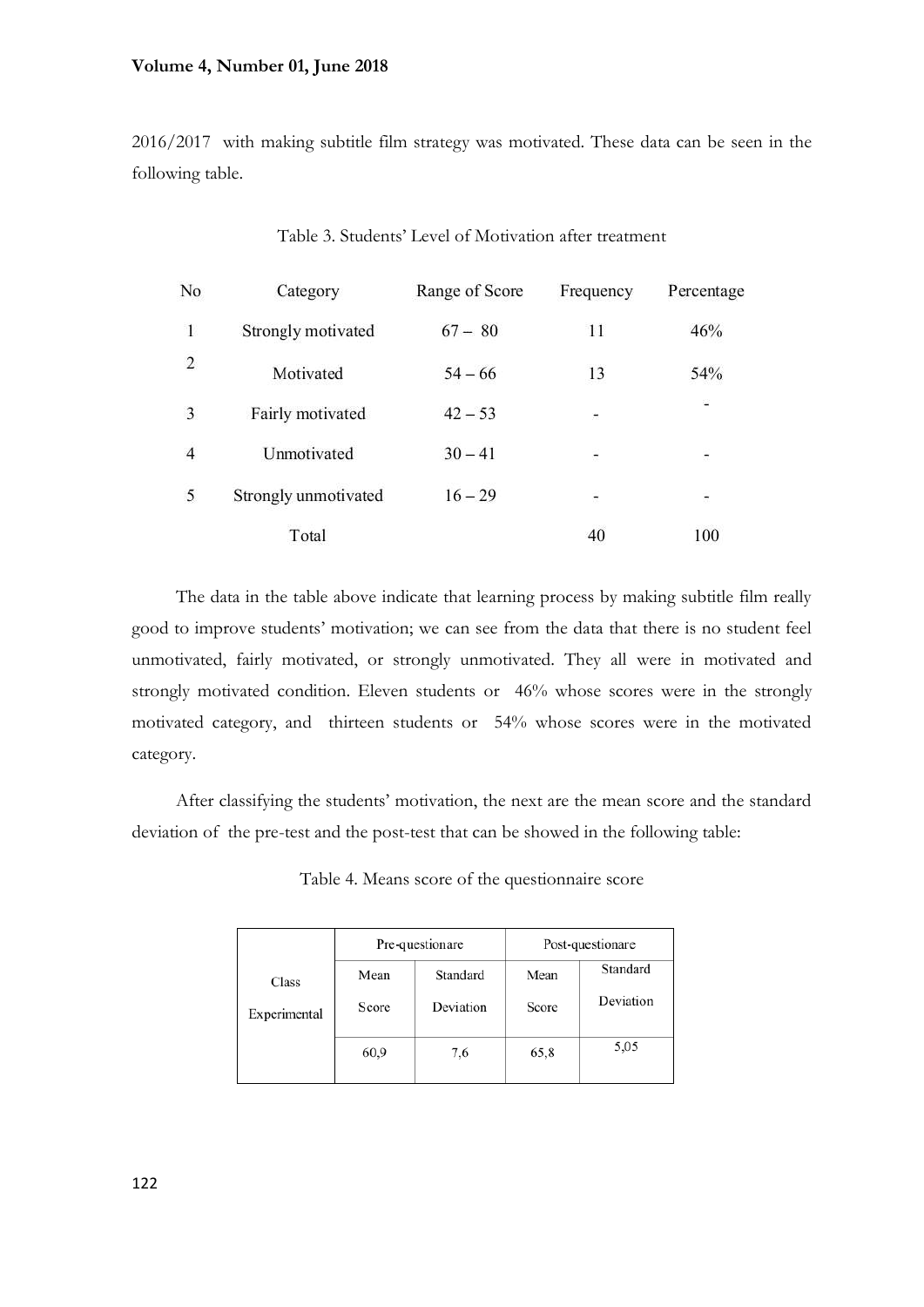In order to know whether or not the mean score was statically different from two variables (pre-test and post-test) at the level of significant difference (0,05) with 47 degree of freedom (df) = N-1, where N = the total of the students (24). The following table shows the result of the t-test and t-table calculation:

| Table 5. T-test |  |  |
|-----------------|--|--|
|                 |  |  |

|                                            | test       |              |
|--------------------------------------------|------------|--------------|
| $\mathbf{v}$<br>$2 \mathbf{1}$<br>$\cdots$ | 48°<br>عدت | $\sim$<br>້⊶ |

The table above indicates that the value of the t-test was higher than the value of the ttable. It indicates that there was a significant difference between the result of the students' pre-test and post-test.

The result of data analysis showed that making subtitle film has managed to increase the students' motivation in Listening class; it could be seen from the effectiveness of making subtitle film strategy from the t-table above. It shows that the t-test value was higher than ttable value. The t-test got 2.482 and t-table got 2.07. It meant that there was significant improvement after treatment, so the students' motivation in English learning was effective by making subtitle film. In general, the performance of the students improved by making subtitle film, most of them were in motivated and strongly motivated category. The use of making subtitle film in learning listening was effective. Some statements from the previous researcher supported this study, Motivation in activators which make someone to do and like something.

The data showed that most of the students liked to join the listening class by making subtitle film. It is relevant to the findings of Latifi, M., Mobalegh, A. and Mohammadi, M (2011) who investigated that watching film concise introduction provides a broad, complete, and yet specific picture of visual narrative techniques that will increase listener's excitement about and knowledge of the possibilities of the film medium.

The data also showed that most of the students had high motivation in learning to listen the dialogue by making films because they were very interested in the new media of learning. The teacher give the students task to listen the film and make the subtitle in pair. It is in line with Richards' theory (1983). He explained that that group activities are necessary in the classroom. Teachers have important roles to organize the classroom as a setting for communicative activities, monitor, encourage, and suppress the inclination to supply gaps in lexis, grammar, and strategy but note such gaps for later commentary and communicative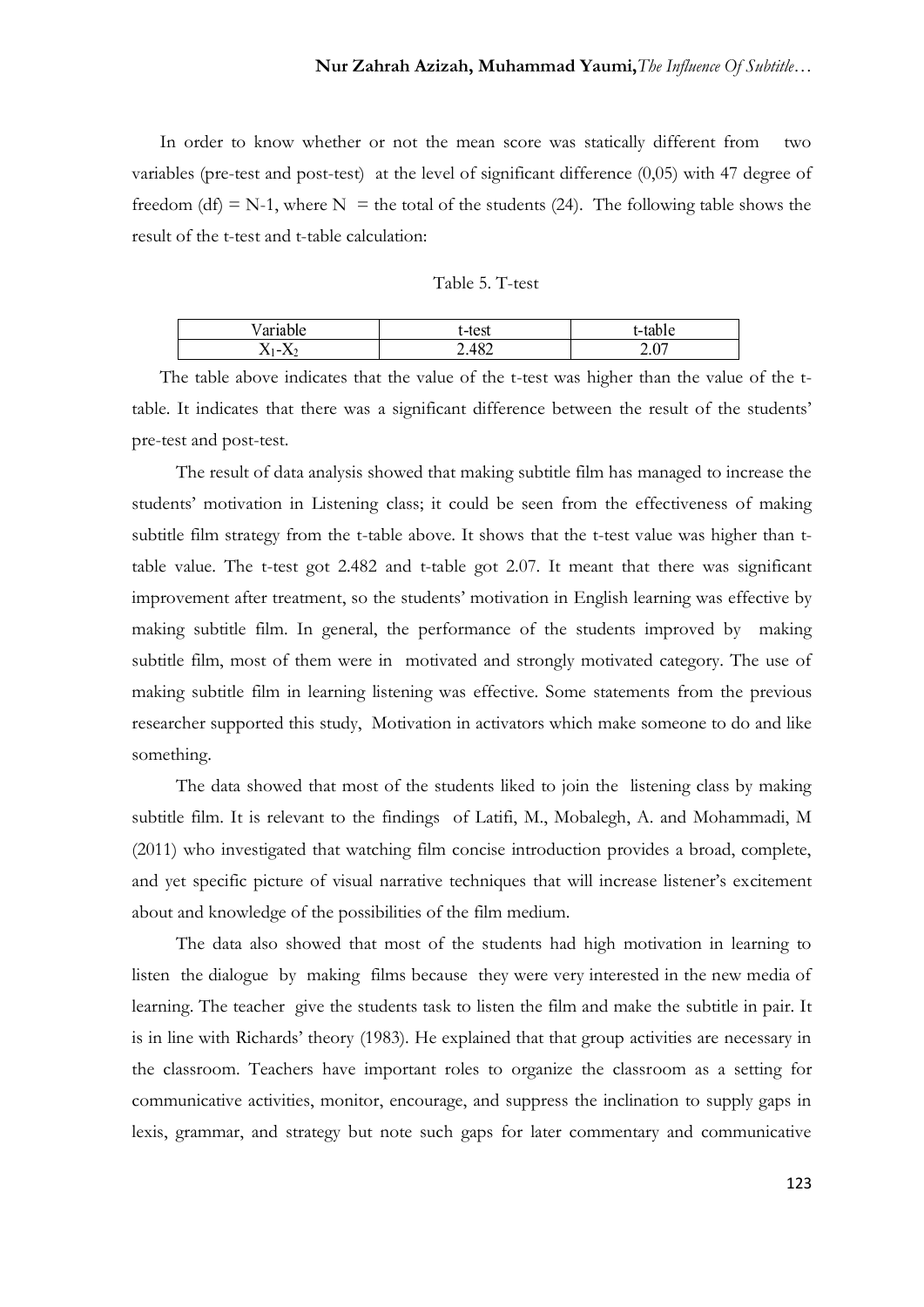practice. It means that through group activity the students learn to interact verbally and nonverbally, cooperate with each other to accomplish the goal, and respect to one another. Harmer (1991) states that pair work seems to be a good idea in learning process because it immediately increases the amount of students practice. It allows the students to use language and also encourages students' co-operation which is itself important for the atmosphere of the class and for the motivation.

From the discussion above, it was concluded that making subtitle film motivates second grade students in Academic year 2016/2017. All of the indicators of motivation stated in post-study questionnaire were high, so it means that the use of making subtitle film is able to engage the motivation of the students in learning the listening skill.

### **E. CONCLUSION**

Based on findings and discussion it indicates that teaching listening by making subtitle film is effective to make students increase their listening motivation as well as their listening skill. It proved by the result of the research that shows that the mean score of students' pre questionnaire is 60.9 from the total score 1462 and the post questionnaire is 65.8 from the total score 1580. The result of analysis of t-test is 2.482. This value shows that there is significant difference because the t-obtained is higher than t-table, 2.482 > 2.07. It means there is significant influence to the treatment that was given. Based on the findings, it is advisable that the English teachers should apply or implement making subtitle film in their listening classes .because it can improve the students' motivation.

# **REFFERENCES**

- Abdullah, U., & Rahman, I. F. (2017). The Correlation Between Students'habit In Watching Movie And Listening Skill. *ETERNAL (English, Teaching, Learning, and Research Journal)*, *3*(1), 97–106.
- Arikunto, Suharsimi. (20130. Prosedur Penelitian Suatu Pendekatan Praktik. Jakarta: PT. Rineka Cipta,
- Baker, Mona.(2001). Routledge Encyclopedia of Translation Studies. New York: Routledge.
- Brown, H. Douglas. (2001) Principles of Language Learning and Teaching. Englewood Cliffs, New Jersely: Prentice Hall Regents. 1994. Teaching by Principle An Integrate Approach to Language Pedagigy. Second Edition. Englewood Cliffs, New Jersely: Prentice Hall Regents.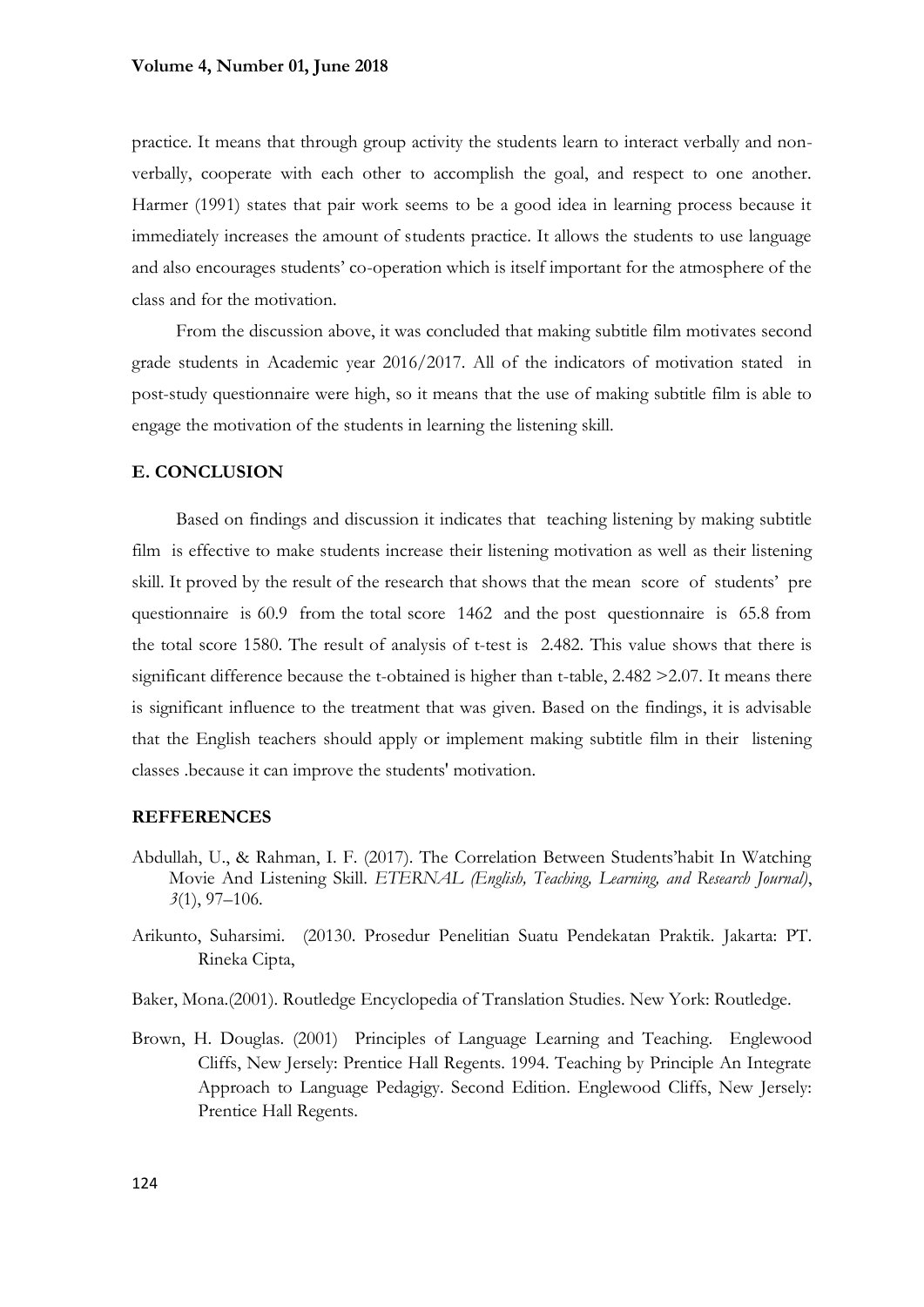- Budiman, W. (2013). Pengaruh Penggunaan Film Dokumenter Terhadap Hasil Belajar Siswa. The Internet On Line (http://Repository .upiedu/498/ktp0900919-CH/KR.Pdf. Downloaded on January 12, 2017.
- Burhan, Zululaefah. (2017) Improving Students' Motivation using Ice breaker in English Learning at the First Grade of MTs Madani Alauddin Pao-pao. Unpublish thesis. Makassar: UIN Alauddin Makassar.
- Depdikbud. (1985). Petunjuk Pelaksanaan Proses Belajar Mengajar dan Petunjuk Pelaksanaan Penilaian. Jakarta : Departemen Pendidikan dan Kebudayaan.
- Djamarah, S.B. (2008). PsikologiBelajar. Jakarta: PT Rineka Cipta.
- Gay, L. R. (2006). Education research: Competences For Analysis and Aflication. Columbus. Onion: Charles E Mevil Publishing Company.
- Ghorbani, Mohammad Reza. (2011). Waching Cartoons with Subtitle Improves Children's Foreign Language Acquisition. Bojnord University: Iran. 2011.
- Gonzales-Moncada, (2003). A. On materials use training in EFL teacher education: some reflections. Retrieved January 29, 2017 from Harmer, J. Teaching with Video. Birmingham: Editorial Longman, 2001http://www.scielo.org.co/scielo.php?script=sci\_arttext&pid=S1657- 07902006000100008&lng=en&nrm=iso
- Harmer, J. (1991). The Practice of English Language Teaching.New York: Longman Inc.1991.
- Karim. (2007). Encouraging Students to Speak English through Problem Solving Technique. Unpublished Thesis. Makassar: PPs UNM. 2007.
- Latifi, M., Mobalegh, A. and Mohammadi, M. (2011). Movie Subtitles and the Improvement of Listening Comprehension Ability: Does it help?, in Journal of Language Teaching and Learning, 1, 2: 18-29. 2011
- \_\_\_\_\_\_\_\_. (2014). The Effect of Using Movie Scripts as an Alternative to Subtitles: How to Improve Listening Comprehension. In Porta Linguarum Journal, 22. 203-217
- Nurpahmi, s., & thamrin, a. M. (2016). The influence of taking a part time job towards students'learning motivation at the seventh semester students of english education department of uin alauddin makassar. *Eternal (english, teaching, learning, and research journal)*, *2*(1), 63–81.
- Nurpahmi, S. (2015). Improving listening skill by activating students'prior knowledge. *ETERNAL (English, Teaching, Learning, and Research Journal)*, *1*(1), 28–38.